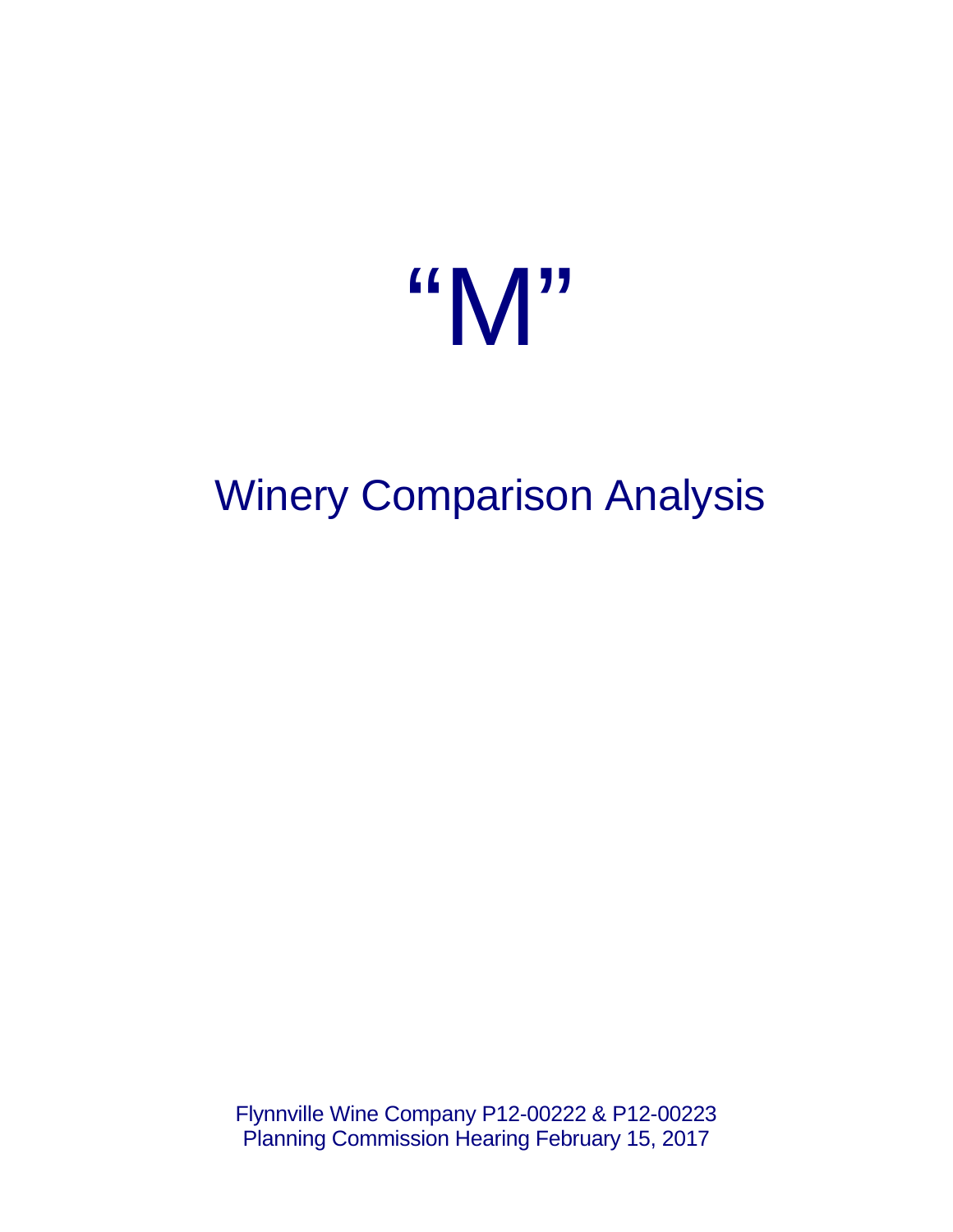### **Flynnville Wine Company Permit # P12-00222 and P12-00223 APN 020-320-003; 006; 009; 015; 016; and 020-170-012**

| <b>LOCATIONAL CRITERIA</b>                                                                | <b>STAFF COMMENTS</b>                                                                                                                    |
|-------------------------------------------------------------------------------------------|------------------------------------------------------------------------------------------------------------------------------------------|
| Size of Parcel                                                                            | 10.09 acres (parcel merger proposed)                                                                                                     |
| Proximity of Nearest Residence                                                            | 185 feet                                                                                                                                 |
| Number of Wineries Located Within One Mile                                                | 13                                                                                                                                       |
| Located Within the Napa Valley Business Park (AKA                                         |                                                                                                                                          |
| Airport Industrial Area)                                                                  | No                                                                                                                                       |
| Primary Road Currently or Projected to be Level of Service                                |                                                                                                                                          |
| D or Below                                                                                | No                                                                                                                                       |
| Primary Road a Dead End                                                                   | Yes                                                                                                                                      |
| Located Within a Flood Zone                                                               | Yes, northeast portion of site in 100-year floodplain                                                                                    |
| Located Within a Municipal Reservoir Watershed                                            | No                                                                                                                                       |
| Located Within a State Responsibility Area or Fire Hazard                                 |                                                                                                                                          |
| Severity Zone                                                                             | No                                                                                                                                       |
| Located Within an Area of Expansive Soils                                                 | <b>No</b>                                                                                                                                |
| Located Within a Protected County Viewshed                                                | Yes                                                                                                                                      |
| Result in the Loss of Sensitive Habitat                                                   | No                                                                                                                                       |
| <b>OPERATIONAL CRITERIA</b>                                                               | <b>STAFF COMMENTS</b>                                                                                                                    |
| Napa Green Certified or Other Related Program                                             | Plans to be certified as a Napa Green Winery                                                                                             |
| Percentage of Estate Grapes Proposed                                                      | 3.2 acres of vineyards on-site                                                                                                           |
| Number of Proposed Variances                                                              | Yes, three proposed winery setback variances                                                                                             |
| Wastewater Processed On-Site                                                              | Yes                                                                                                                                      |
| Voluntary Greenhouse Gas Emission Reduction Measures<br>Proposed                          | Seventeen proposed including: solar photovoltaic array on<br>production building roof; use of a cool roof; and use of<br>recycled water. |
| Vanpools, Flexible Work Shifts, Shuttles, or Other Traffic                                |                                                                                                                                          |
| <b>Congestion Management Strategies Proposed</b>                                          | Yes                                                                                                                                      |
| Violations Currently Under Investigation                                                  | No                                                                                                                                       |
| High Efficiency Water Use Measures Proposed                                               | Yes                                                                                                                                      |
| Existing Vineyards Proposed to be Removed                                                 | No                                                                                                                                       |
| On-Site Employee or Farmworker Housing Proposed                                           | No                                                                                                                                       |
| Site Served by a Municipal Water Supply                                                   | No                                                                                                                                       |
| Site Served by a Municipal Sewer System                                                   | No                                                                                                                                       |
| Recycled Water Use Proposed                                                               |                                                                                                                                          |
|                                                                                           | Yes                                                                                                                                      |
| New Vineyards Plantings Proposed<br>Hold & Haul Proposed: Temporary (Duration of Time) or | Yes, 3.2 acres                                                                                                                           |
| Permanent                                                                                 | No                                                                                                                                       |
| Trucked in Water Proposed                                                                 | No                                                                                                                                       |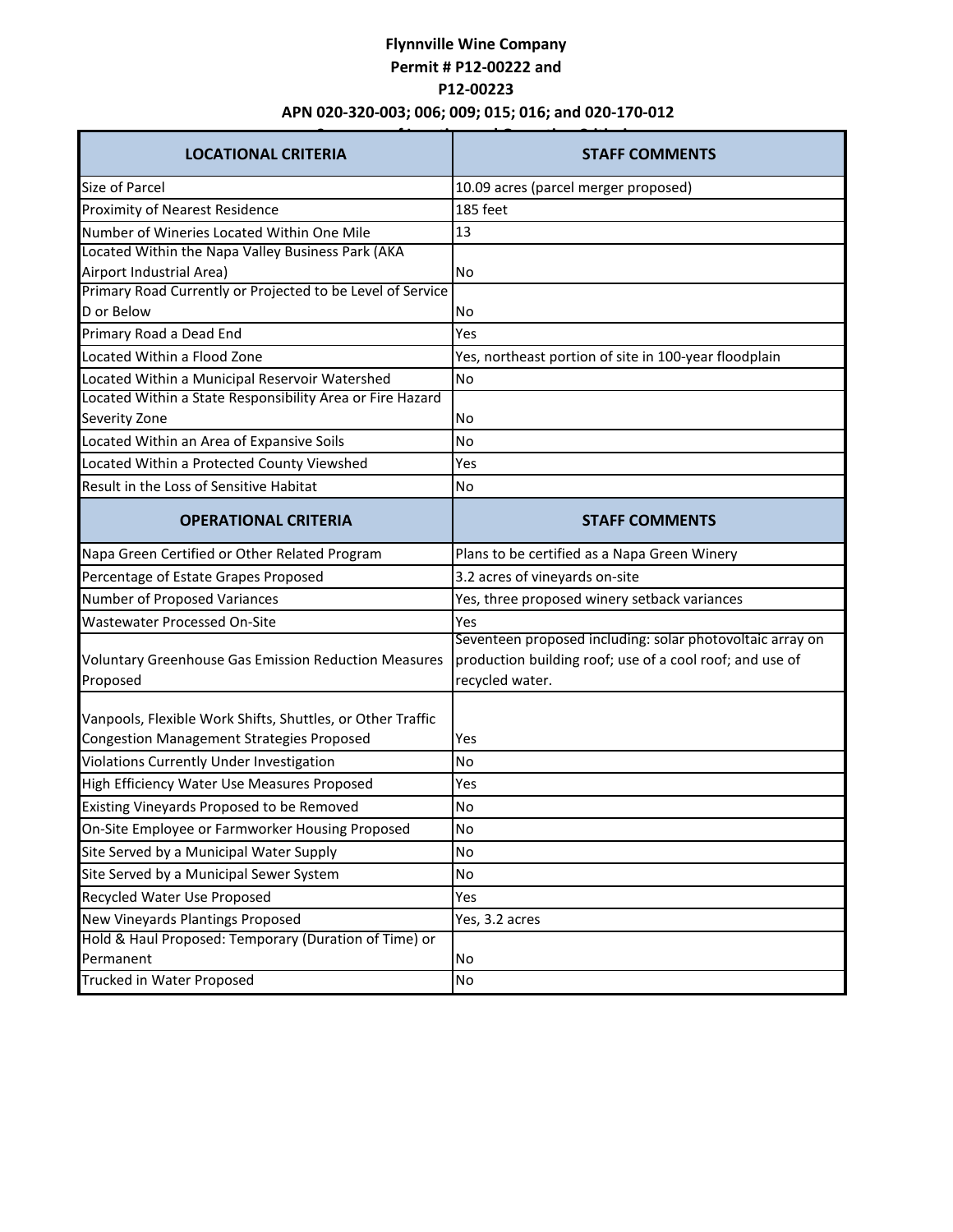#### **Flynnville Wine Company Permit # P12-00222 and P12-00223**

#### **Wineries Within One Mile of APN 020-320-003; 006; 009; 015; 016; and 020-170-012**

|                                     |                            |                  |                  |                   |                           |                                  | <b>Number of</b>                  |                  |
|-------------------------------------|----------------------------|------------------|------------------|-------------------|---------------------------|----------------------------------|-----------------------------------|------------------|
| <b>Name</b>                         | <b>Address</b>             | <b>Bldg Size</b> | <b>Cave Size</b> | <b>Production</b> | Tours/<br><b>Tastings</b> | <b>Weekly</b><br><b>Visitors</b> | <b>Marketing</b><br><b>Events</b> | <b>Employees</b> |
|                                     |                            |                  |                  |                   |                           |                                  |                                   |                  |
| <b>FAIRVIEW ESTATES WINERY</b>      | 4550 Silverado Trail       | 20,002           | 25,000           | 155,048 PUB       |                           | 600                              | 730                               | 15               |
| <b>PAOLETTI ESTATES WINERY</b>      | 4501 Silverado Trail       | 3,604            | 6,400            | 16,000 APPT       |                           | 10                               |                                   |                  |
| <b>STERLING VINEYARDS</b>           | 1111 Dunaweal Lane         | 120,362          | 41,000           | 1,500,000 PUB     |                           | 4,808                            | 547                               | 46               |
| <b>TWOMEY CELLARS</b>               | 1183 Dunaweal Lane         | 18,940           | N/A              | 81,500 PUB        |                           | 530                              |                                   |                  |
| <b>FRANK FAMILY VINEYARDS</b>       | 1091 Larkmead Lane         | 102,570          | N/A              | 564,500 PUB       |                           | 2,050                            | 118                               | 29               |
| <b>SCHRAMSBERG VINEYARDS WINERY</b> | 1400 Schramsberg Road      | 40,645           | 54,071           | 180,000 APPT      |                           | 672                              | 42                                | 39               |
| <b>ALTA VIINEYARD CELLAR</b>        | 1311 Schramsberg Road      | 480              | N/A              | $5,000$ NO        |                           |                                  | 0                                 | 0                |
| CASTELLO DI AMOROSA                 | 4045 N. St. Helena Highway | 119,460          | 30,000           | 250,000 PUB       |                           | 600                              | N/A                               | 61               |
| <b>TEACHWORTH WIINERY</b>           | 4451 N. St. Helena Highway | 800              | N/A              | $5,000$ PVT       |                           |                                  |                                   | $\Omega$         |
| <b>AZALEA SPRINGS WINERY</b>        | 4301 Azalea Springs Way    | 8,591            | 3,016            | 12,500 APPT       |                           | 125                              | 14                                |                  |
| <b>LARKMEAD VINEYARDS</b>           | 1100 Larkmead Lane         | 18,047           | N/A              | 75,000 APPT       |                           | 800                              | 51                                | 25               |
| <b>GIRARD NAPA VALLEY</b>           | 1077 Dunaweal Lane         | 39,604           | N/A              | 200,000 APPT      |                           | 294                              | 9 <sup>1</sup>                    | 25               |

#### **PENDING PROJECTS**

| the contract of the contract of the contract of the contract of the contract of the contract of the contract of<br><b>Way</b><br><b>WINERY</b><br><b>MORRIS</b><br>.<br>FAMII |  |  |  |
|-------------------------------------------------------------------------------------------------------------------------------------------------------------------------------|--|--|--|
|-------------------------------------------------------------------------------------------------------------------------------------------------------------------------------|--|--|--|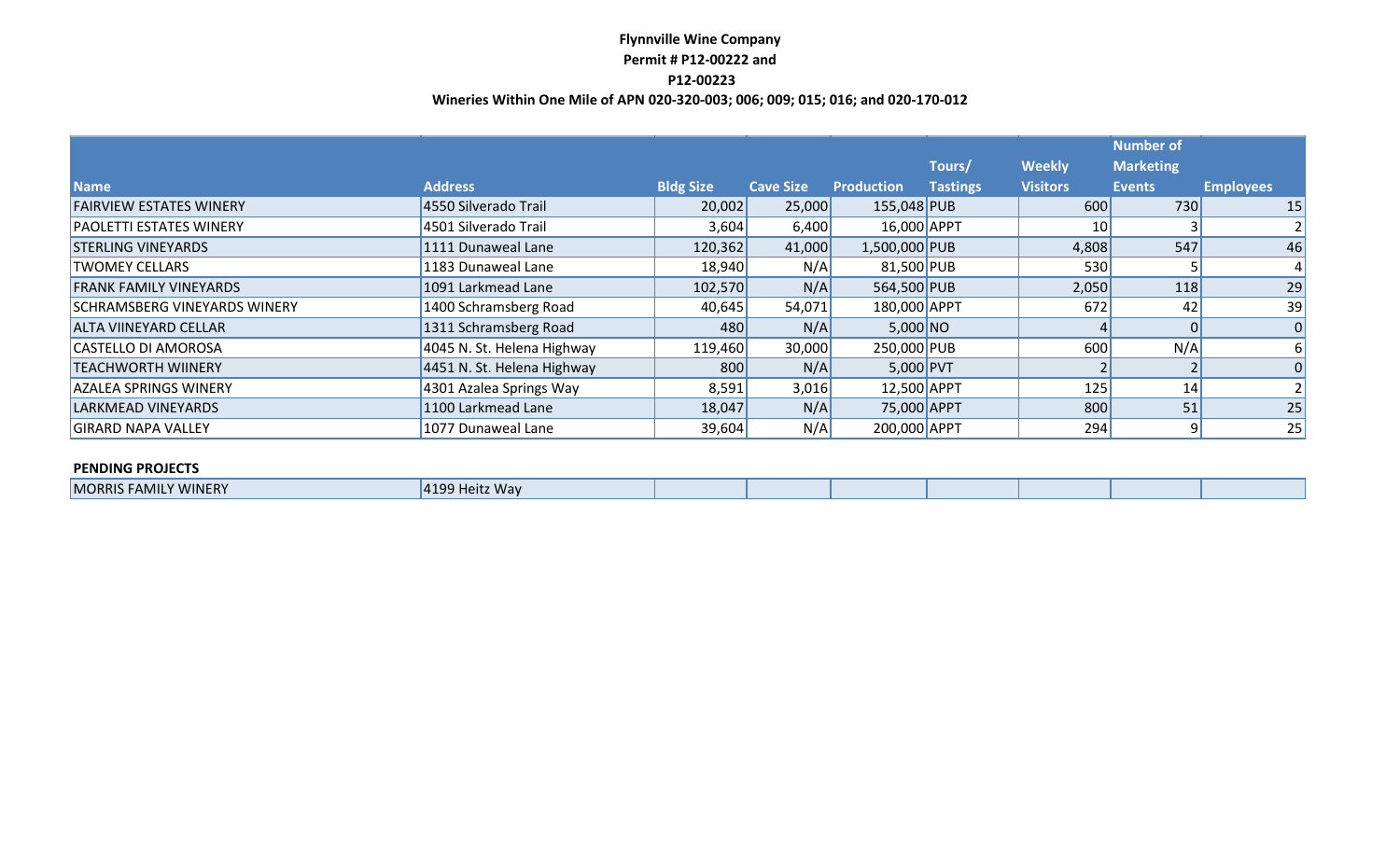#### **Flynnville Winery Permit # P12-00222 and P12-00223 APN 020-320-003; 006; 009; 015; 016; and 020-170-012 Winery Comparison (60,000 gallons) BY APPOINTMENT WINERIES**

|                                      |                  |                  |                   |                 |                 |                 | <b>Annual</b>    | <b>Number of</b> |                   |              |                    |
|--------------------------------------|------------------|------------------|-------------------|-----------------|-----------------|-----------------|------------------|------------------|-------------------|--------------|--------------------|
|                                      |                  |                  |                   | <b>Daily</b>    | <b>Weekly</b>   | <b>Annual</b>   | <b>Marketing</b> | <b>Marketing</b> | <b>Annual</b>     |              |                    |
| <b>Name</b>                          | <b>Bldg Size</b> | <b>Cave Size</b> | <b>Production</b> | <b>Visitors</b> | <b>Visitors</b> | <b>Visitors</b> | <b>Visitors</b>  | <b>Events</b>    | <b>Visitation</b> | <b>Acres</b> | <b>Location</b>    |
| <b>BURGESS CELLARS</b>               | 17092            |                  | 60000             | N/A             | N/A             | N/A             | N/A              | N/A              | N/A               |              | 29.97 hillside     |
| <b>TRUCHARD VINEYARDS</b>            | 1632             | 8438             | 60000             | 35              | 100             | 5200            | 1865             | 175              | 7065              |              | 9.95 carneros      |
| <b>BELL WINE CELLARS</b>             | 11409            | 0                | 60000             | 100             | 250             | 12820           | 1760             | 28               | 14580             |              | 7.84 valley floor  |
| <b>ELYSE WINERY</b>                  | 6650             |                  | 60000             | 6               | 24              | 1248            | N/A              | N/A              | 1248              |              | 2.5 valley floor   |
| <b>ATALON WINERY</b>                 | 12100            | 0                | 60000             | 10              | 20              | 1040            | N/A              | N/A              | 1040              |              | 25.98 valley floor |
| <b>STAGS LEAP WINERY (DOUMANI 1)</b> | 20739            | 3200             | 60000             | 40              | 280             | 14560           | N/A              | N/A              | 14560             |              | 10.17 hillside     |
| <b>ARKENSTONE VINEYARDS</b>          | 15528            | 25000            | 60000             | 30              | 210             | 10920           | 708              | 18               | 11628             |              | $42.53$ Angwin     |
| <b>HUNNICUTT WINERY</b>              | 11237            | 14100            | 60000             | 32              | 168             | 8736            | 2720             | 56               | 11456             |              | 15.1 hillside      |
| <b>TAMBER BEY VINEYARDS</b>          | 26372            |                  | 60000             | 20              | 140             | 7280            | 1360             |                  | 8640              |              | 22.41 valley floor |
| MENDING WALL (SILVERADO TRAIL WINERY | 33630            |                  | 60000             | 60              | 210             | 10920           | 1020             | 18 <sub>1</sub>  | 11940             |              | 20.89 valley floor |
| <b>AVERAGE CALCULATION</b>           | 15639            | 5074             | 60000             | 37              | 156             | 8080            | 1572             | 50               | 9129              | 18.73        |                    |
|                                      |                  |                  |                   |                 |                 |                 |                  |                  |                   |              |                    |
| <b>MEDIAN CALCULATION</b>            | 13814            |                  | 60000             | 32              | 168             | 8736            | 1560             | 23               | 11456             | 18.00        |                    |
|                                      |                  |                  |                   |                 |                 |                 |                  |                  |                   |              |                    |
|                                      |                  |                  |                   |                 |                 |                 |                  |                  |                   |              |                    |
| <b>FLYNNVILLE WINERY</b>             | 24000            | 0                | 60000             | 25              | 175             | 9100            | 750              | 15               | 9850              |              | 10.09 valley floor |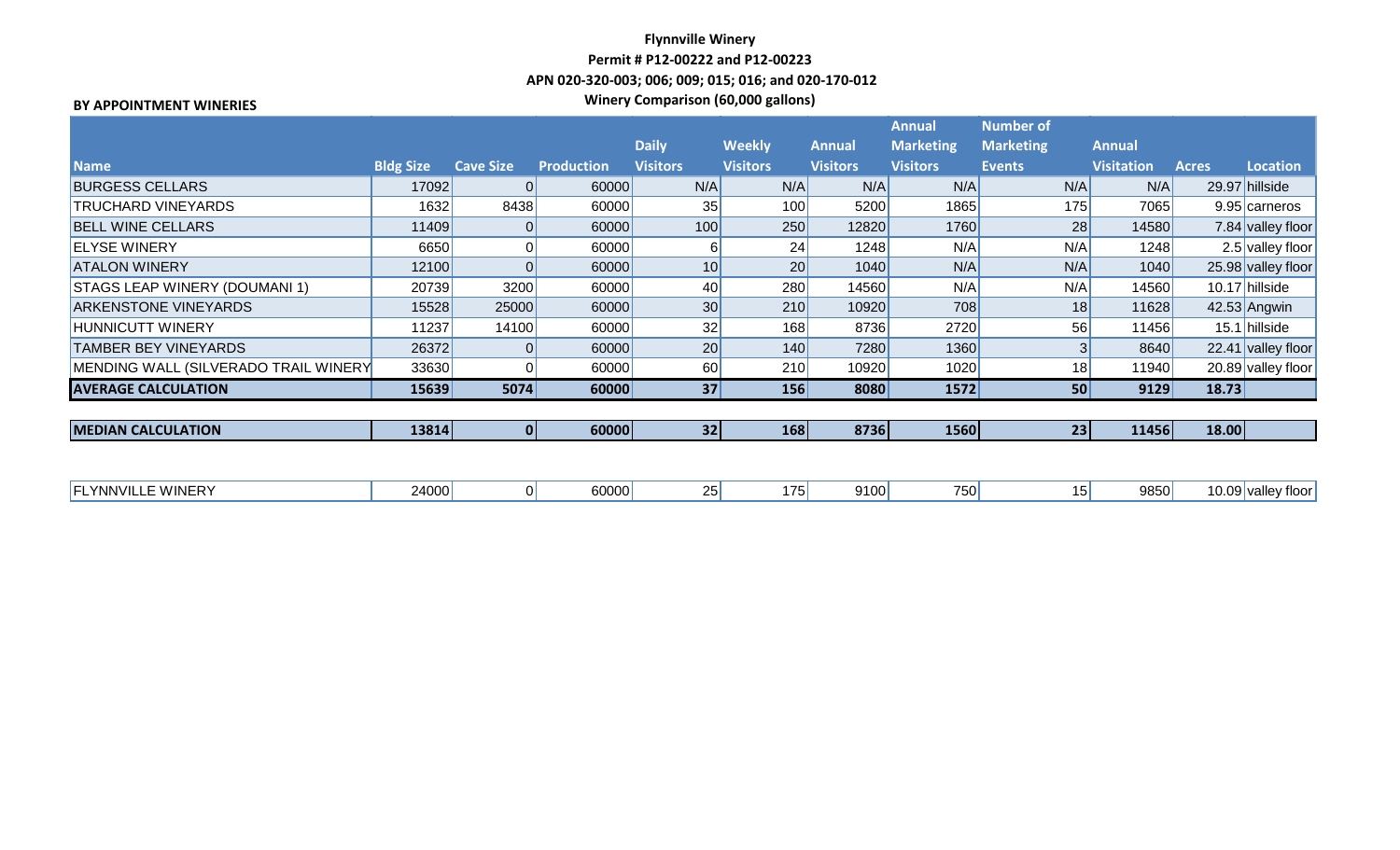#### **Flynnville Wine Company Permit # P12-00222 and P12-00223 APN 020-320-003; 006; 009; 015; 016; and 020-170-12 Winery Comparison (60,000 gallons) PRE-WDO WINERIES**

| , NL-VVDU VVIIVLINLJ         |                  |                  |                   |                 |                 |                 |                  |                  |                   |              |                 |
|------------------------------|------------------|------------------|-------------------|-----------------|-----------------|-----------------|------------------|------------------|-------------------|--------------|-----------------|
|                              |                  |                  |                   |                 |                 |                 | <b>Annual</b>    | <b>Number of</b> |                   |              |                 |
|                              |                  |                  |                   | <b>Daily</b>    | <b>Weekly</b>   | <b>Annual</b>   | <b>Marketing</b> | <b>Marketing</b> | <b>Annual</b>     |              |                 |
| <b>Name</b>                  | <b>Bldg Size</b> | <b>Cave Size</b> | <b>Production</b> | <b>Visitors</b> | <b>Visitors</b> | <b>Visitors</b> | <b>Visitors</b>  | <b>Events</b>    | <b>Visitation</b> | <b>Acres</b> | Location        |
| <b>FREEMARK ABBEY</b>        | 30232            |                  | 60000             | 257             | 1800            | 93600           | N/A              | N/A              | 93600             |              | 3.11 hillside   |
| <b>SINEGAL ESTATE WINERY</b> | 7025             | 13200            | 60000             | 21              | 120             | 6240            | 780              | 56               | 7020              |              | 30 valley floor |
| <b>AVERAGE CALCULATION</b>   | 18629            | 6600             | 60000             | 139             | 960             | 49920           | 780              | 56               | 50310             | 16.56        |                 |
|                              |                  |                  |                   |                 |                 |                 |                  |                  |                   |              |                 |
| <b>MEDIAN CALCULATION</b>    | 18629            | 6600             | 60000             | 139             | 960             | 49920           | 780              | 56               | 50310             | 16.56        |                 |
|                              |                  |                  |                   |                 |                 |                 |                  |                  |                   |              |                 |

| WINERY<br><b>NNVII</b><br>. . <i>.</i><br>' ⊢ | 24000 |  | anna l<br><b>OUUUU</b> | <u>_</u> |  | 9100 | 750 |  | <b>QREAL</b><br>ສດວນມ | 10.<br>$\overline{\mathbf{u}}$<br>$.$ + $\sim$<br><b>U.U.</b><br>VCIIR |
|-----------------------------------------------|-------|--|------------------------|----------|--|------|-----|--|-----------------------|------------------------------------------------------------------------|
|-----------------------------------------------|-------|--|------------------------|----------|--|------|-----|--|-----------------------|------------------------------------------------------------------------|